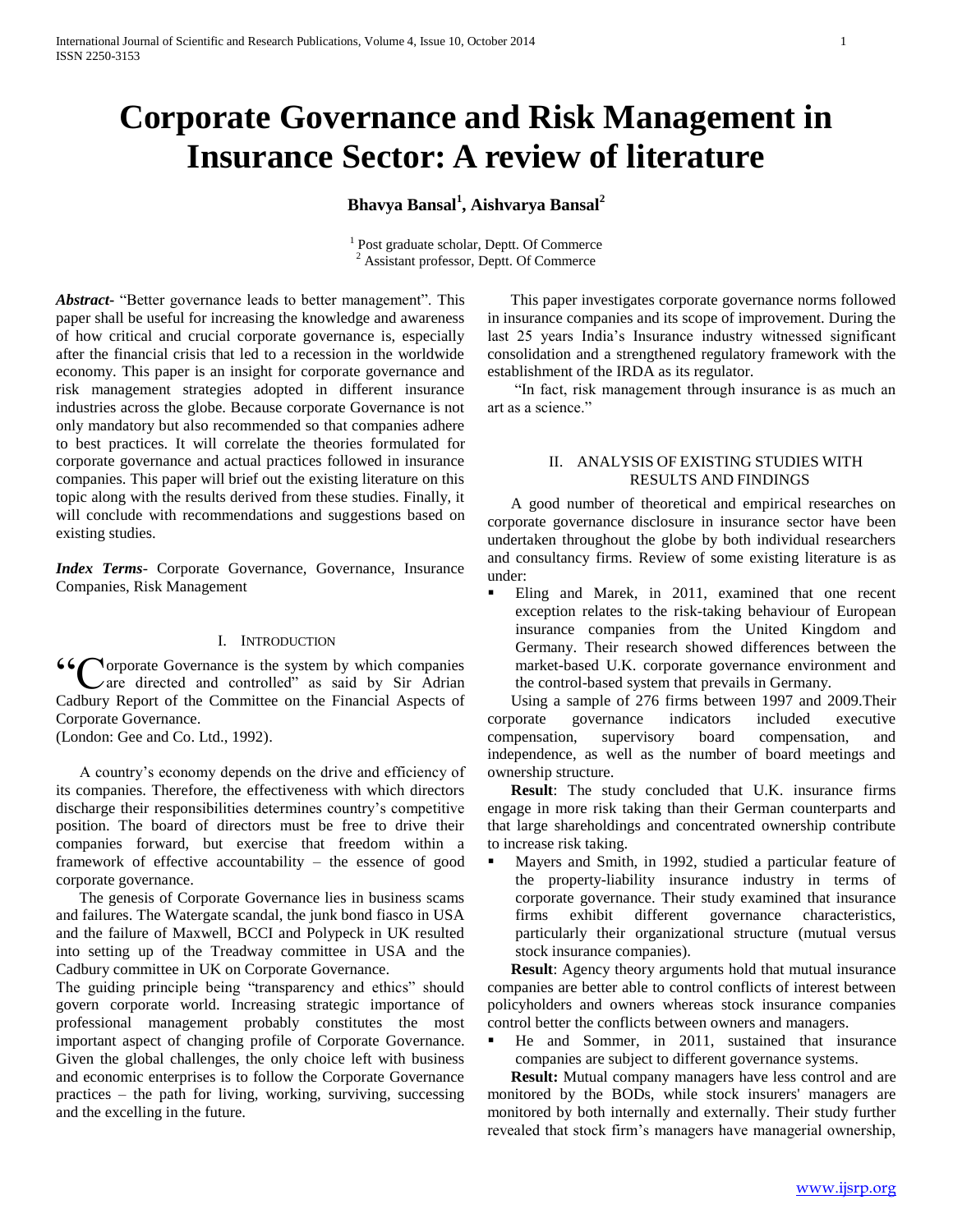block ownership, institutional ownership, while, mutual company managers are precluded from such monitoring mechanisms.

 Cheng, Elyasiani, and Jia, in 2011, investigated the link between risk-taking behaviour of life-health insurers in relation to their institutional ownership. To determine whether institutional investors serves as a substitute for regulation, after controlling using simultaneous equations.

 **Result**: Institutional ownership stability reduces total risk through an increase in leverage of underwriting risk and investment risk.

 Lai and Lee, in 2011, studied particular organizational structure of the U.S. PC insurance industry to assess the link between corporate governance and risk taking They argued that "the stock organizational structure may encourage to take more risk and thereby increase the wealth of shareholders." Indeed, shareholders, who have limited liability, are more likely to take risk in order to maximize firm value. In the mutual organizational structure, it is "policyholders who bear the consequences of insolvency, and thus maintain a low level of risk taking" (Cummins and Nini, 2002).

 **Result:** It confirmed that mutual insurers have lower underwriting risk, leverage risk, investment risk, and total risk than stock insurers because, their risk is shared mutually. It also showed that all types of risks (i.e., underwriting, leverage, investment, and total risk) are higher when BOD's size increases or when number of independent director reduces.

 Firth and Liau-Tan, in 1998, studied that available empirical evidence documents, particularly the audit quality, has a mitigating effect on risk taking.

**Result:** Poor audit quality means higher risk.

- Adams, Alemida, and Ferreira (2005) study on alternative governance mechanisms to risk taking revealed that firm with dual CEOs exhibit high risk-taking behaviour **Result:** They interpreted that, CEO who has more power " the likelihood of very good or very bad decisions is higher" in comparison to firms who's CEO has less power in the decision-making process.
- In a recent study Boubakri, Dionne, and Triki studied that CEO duality is positively related to mergers and acquisitions in the insurance industry. This evidence in the insurance industry is at odds with the argument in Bebchuk and Weisbach (2009) **Result**: It former it shows that CEO duality is costly to shareholders and worsens agency conflicts within the firm. In the latter, it shows that CEO may want to protect his job and hence should be more risk averse.
- He, Sommer, and Xie, in 2011, studied CEO turnover (Based on a sample of U .S. property-liability insurance firms. Study held that firms with a CEO turnover have more favourable performance measured by revenue and cost efficiency.

 **Result**: Study confirmed that accounting performance measured by return on assets (ROA) is higher after CEO changes.

 Downs and Sommer (1999) showed that Insider ownership as an internal governance mechanism is theoretically expected to lower firm risk and increase firm value. Study shows that managers in the property-liability insurance firms are more likely to undertake highly risky activities when their stakes in the firm increase from low levels, but this relationship reverses after managerial ownership goes beyond the 45 percent threshold, indicating nonlinearity of the relationship between risk and managerial ownership.

 **Result**: Confirms earlier evidence in Morck, Shleifer, and Vishny (1988) and later in Cho (1998) that managerial ownership and firm performance exhibit a nonlinear relationship, with an incentive effect at low levels of managerial ownership and an entrenchment effect at higher levels of ownership.

 Lai and Lin studied in 2008 the important internal governance mechanism in the insurance industry, namely the BODs. They showed that in the U.S. property-casualty insurance industry that asset risk is lower and total equity risk and higher when board size increases. Brick and Chidambaran in 2008 also found that board independence (higher proportion of outside directors) is negatively related to firm risk. MacCrimmon and Wehrung (1990), however, documented that a higher percentage of executives on the board will lead to *less* risk taking.

 **Result:** If BOD size increases total equity risk increases. But if composition of BOD has more independent directors then with increase in BOD size risk reduces.

 Cheng, Elyasiani, and Jia (2011) studied the influence of institutional investors on risk taking in insurance firms. The authors reported that institutional investors owned 54 percent of life-health insurers' stocks and 59 percent of property-casualty insurers' stocks over the period 1992-2007.

 **Result:** Institutional investors put more pressure on managers this is how they reduce risk, reduce overall cost of capital of the firm and satisfy both shareholders and regulators. Since, wealth of institutional investors is highly concentrated so they are more risk averse.

 Karim et al. (1996) argued that annual reports of the companies should be considered as the most important source of information about a company.

 **Result**: Corporate Governance practices of a company can best be judged from its annual reports and financial statements.

 Reddy (1998) recommended that the positions of chairman and managing director should be vested to one person in public companies to protect the interests of the organisation. The major challenge in progressing to good corporate governance is to build essential knowledge on relevant laws, duties and responsibilities, financial analysis, strategy, business ethics and effective decision making.

 **Result:** A single individual is enough to act both as CEO and MD in a public company till he has entire knowledge of law.

Ioh (2003) presented evidence on corporate governance and firm profitability from Korea before the economic crisis.

 **Result**: Weak corporate governance systems allowed poorly managed firms to stay in business and resulted in inefficiency of resource allocation, despite low profitability over the years.

 As per the survey report of 30 geographically distinct companies presented in the  $21<sup>st</sup>$  Session of International Standards of Accounting and Reporting (Geneva 27-29 October, 2004), by UNCTAD Secretariat it was found that there is an increasing convergence among national and international corporate governance codes and guidelines. It also reported significant deviation in disclosure practices,